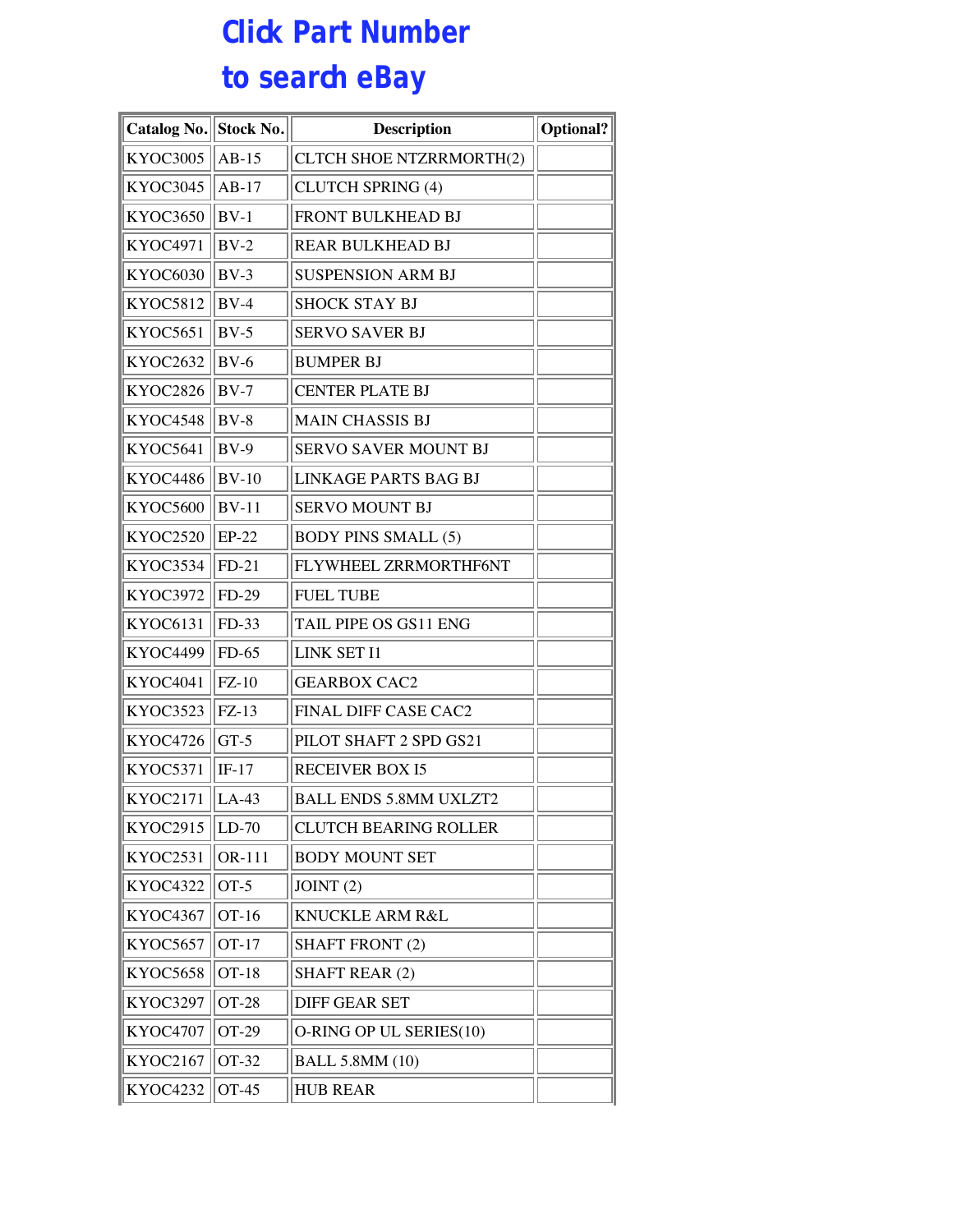| KYOC4238        | OT-55        | <b>HUB SET FRONT STD</b>      |  |
|-----------------|--------------|-------------------------------|--|
| KYOC2169        | OT-101       | <b>BALL 5.8MM (10)</b>        |  |
| <b>KYOC2950</b> | $SD-53$      | <b>CLUTCH BELL 12T .20</b>    |  |
| <b>KYOC6175</b> | SP-56        | TIE ROD SET GP SPI            |  |
| KYOC6219        | <b>UM-72</b> | TIRE SPIKE OROU(2)            |  |
| <b>KYOC5679</b> | W-5137       | SHOCK SET (2) BJ              |  |
| <b>KYOC4806</b> | 1284         | PIVOT BALL 5.8 MM SM          |  |
| KYOC9882        | 1382         | E-CLIP 2.5MM (10)             |  |
| KYOC9884        | 1384         | E-CLIP 4MM (10)               |  |
| <b>KYOC9887</b> | 1387         | E-CLIP 7MM (10)               |  |
| <b>KYOC2056</b> | 1705         | ANT TUBE W/ CAP WHT (6)       |  |
| KYOC2766        | 1916         | <b>BUSHING 5 X 10 (10)</b>    |  |
| KYOC2704        | 1918         | BUSHING 8X14MM MXTH(10)       |  |
| KYOC2500        | 39631        | <b>BODY SET BJ</b>            |  |
| KYOC3196        | 39631-1      | <b>DECAL BJ</b>               |  |
| KYOC3100        | 39642        | <b>COOLING FAN BJ</b>         |  |
| <b>KYOC3497</b> | 39642-1      | FAN BELT BJ                   |  |
| <b>KYOC2022</b> | 39645        | AIR CLEANER BJ                |  |
| <b>KYOC2023</b> | 39645-1      | AIR CLEANER FILTERS BJ        |  |
| <b>KYOC4020</b> | 6591         | GASKET 12 MUFFLER (5)         |  |
| KYOG0200        | 74381        | STARTER ASSY CZ GS11          |  |
| KYOC4015        | 92301        | FUEL TANK 75CC W/ SPRING      |  |
| <b>KYOC5425</b> | 92367        | ROD 3 X 22 MM (2)             |  |
| KYOC2250        | 92522        | 5.8MM BALL HUB PIN (2)        |  |
| <b>KYOC6257</b> | 92631-1      | TRANSMISS CASE QRC BJ         |  |
| KYOC4194        | 92631-2      | <b>GEAR SET QRC BJ</b>        |  |
| <b>KYOC4565</b> | 92631-3      | MAIN GEAR SHFT QRC BJ         |  |
| KYOC3049        | 92631-4      | CLUTCH SHAFT QRC BJ           |  |
| KYOC4256        | 92631-5      | <b>IDLER SHAFT QRC BJ</b>     |  |
| KYOC3048        | 92631-6      | CLUTCH PIN QRC (5) BJ         |  |
| KYOC3043        | 92631-7      | <b>CLUTCH QRC BJ</b>          |  |
| KYOC4361        | 92635        | <b>KING PIN BJ</b>            |  |
| KYOC3361        | 92636        | <b>DRIVE WASHER: STEEL BJ</b> |  |
| <b>KYOC4710</b> | 92637        | $O-RING(5) BJ$                |  |